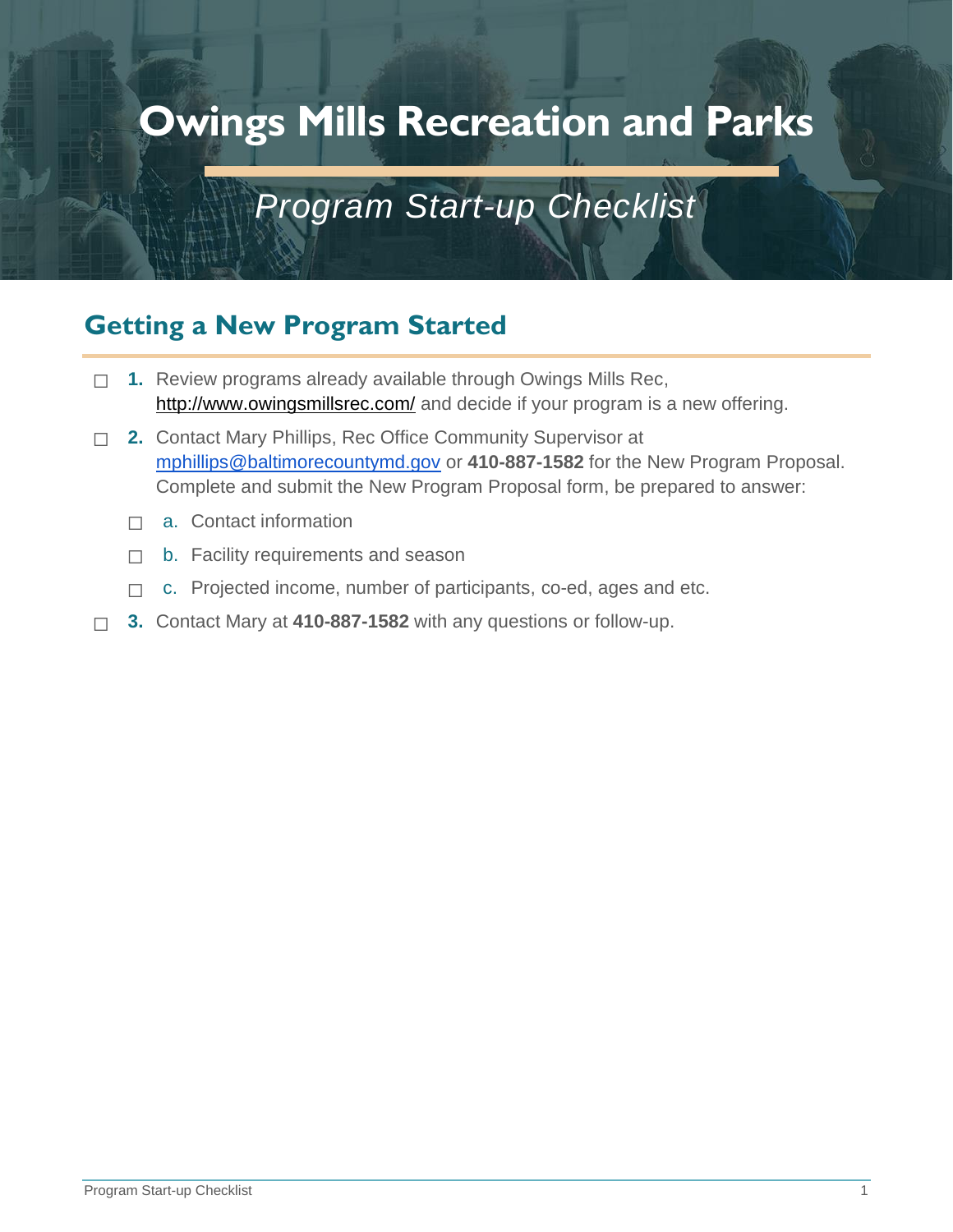# **Next Step: New Program Review with the Rec Council**

- ☐ **1.** Attend a Rec Council meeting, an invite will be issued from the Community Supervisor.
- □ **2.** Bring questions to the meeting. Attending council members are chairpersons of a program and can provide feedback or observations from their experience.
- ☐ **3.** Create a budget detailing program costs and expected income (see Appendix A).
- ☐ **4.** If bringing hand-outs, 8-10 copies should be enough. You have the option to send the electronic copy to the Community Supervisor to bring copies to the meeting.
- ☐ **5.** Be prepared to share:
	- $\Box$  a. description of your program
	- $\Box$  b. target age group and expected number of participants
	- □ c. facility requirements
	- □ d. program leadership requirements
	- $\Box$  e. program costs and registration fees
- □ **6.** Following the meeting, you'll be contacted with follow-up questions from the Council or program approval.

# **Things to Keep in Mind**

- ☐ **1.** When calculating your program fee, budget to cover the \$2.00 per participant fee that will go to the General Fund and the \$18.00 per hour for Leadership Fees, if applicable to your program.
- ☐ **2.** All program fees collected must be deposited into the Rec Council bank account. Checks can be made out to OMRPC (Owings Mills Rec and Parks Council) and make sure your program name is noted so the deposit is credited to your program budget. Use the OMPRC Deposit Information form (see Appendix B).
- □ 3. Check Requests for program costs and reimbursements can be completed by submitting the supporting paperwork can be emailed to the Treasurer, Ginny Banks at [gkbanks@comcast.net](mailto:gkbanks@comcast.net) (see Appendix C).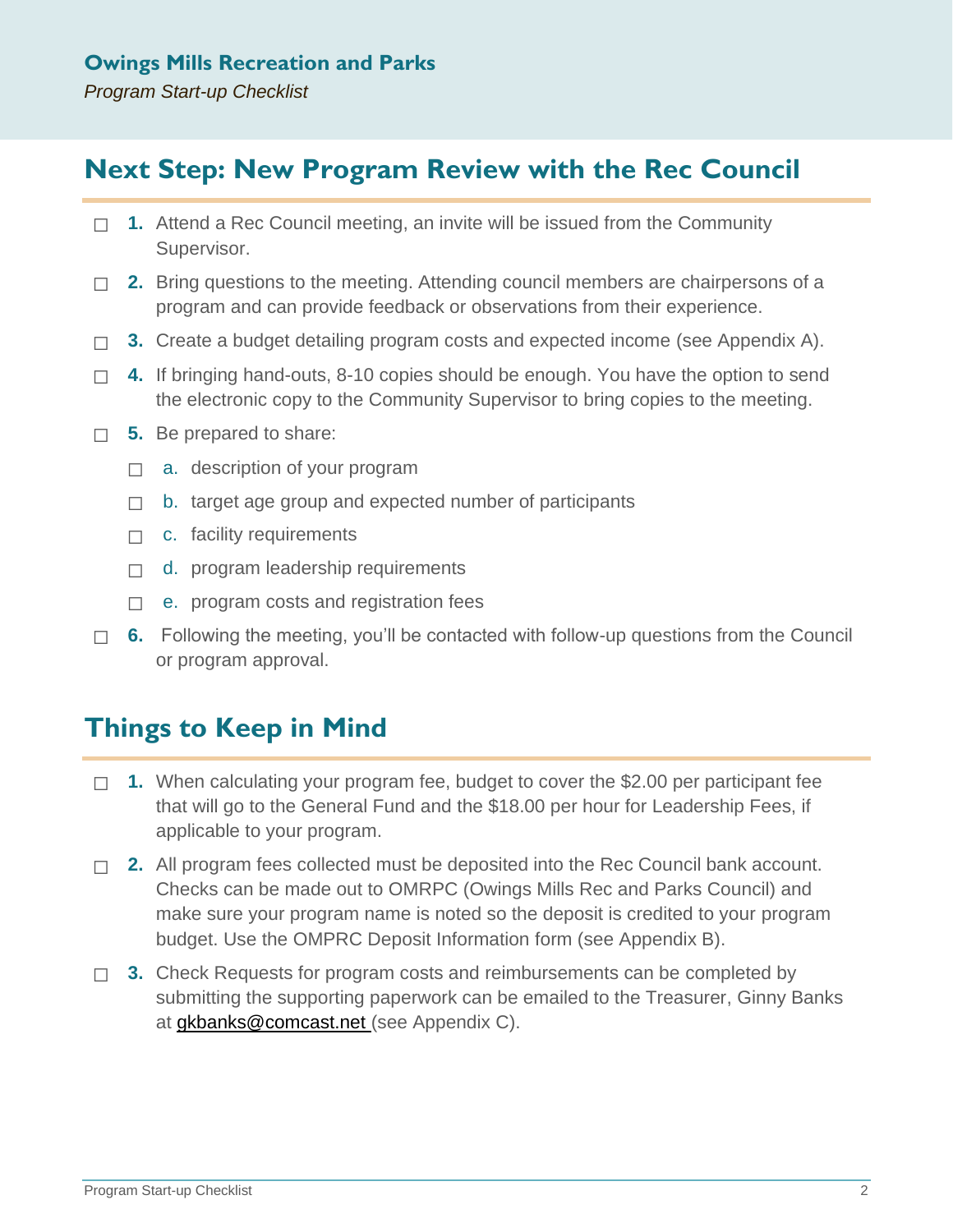#### *Program Start-up Checklist*

- ☐ **4.** All Program Leaders and Volunteers are required to appear on the Approved Volunteer list. The free background check can be taken online. Approved names can take up to 2 weeks to appear on the Approved list. Anyone not approved will receive an email. BaltimoreCountyMD.gov/RecreationVolunteers [\(http://www.baltimorecountymd.gov/A](http://www.baltimorecountymd.gov/Agencies/recreation/jobsvolunteers/volunteernow.html) [gencies/recreation/jobsvolunteers/volunteernow.html\)](http://www.baltimorecountymd.gov/Agencies/recreation/jobsvolunteers/volunteernow.html) Owings Mills Recreation is in
	- Region 1
- ☐ **5.** Program representation is required at the monthly Council Meetings held at 7:00 on the second Thursday of each month, September through June.

# **Marketing your Program**

- □ 1. You can create a name and/or logo for your program. Most program names highlight Owings Mills.
- □ **2.** Begin distributing or displaying your marketing materials:
	- $\Box$  a. Create a website, many programs use the free service [https://stonealley.com/.](https://stonealley.com/) Contact Todd Nevin [tnevin@stonealley.com](mailto:tnevin@stonealley.com) to set you up with administrator access. Todd's Phone: 410-982-5858
	- ☐ b. Post information in Social media Nextdoor app, Meetup app, create a Facebook page and/or include information on the Rec Council Facebook [www.facebook.com/owingsmillsrecandpark,](http://www.facebook.com/owingsmillsrecandpark) send flyer or information to Ginny Banks at **gkbanks@comcast.net.**
	- $\Box$  Post a flyer on local businesses information boards. Flyers should be reviewed before distribution and include the following wording:

This organization and its materials are not affiliated with, sponsored by, or endorsed by Baltimore County Public Schools, its superintendent, this school or offices. Should you require special accommodations (i.e. sign language interpreter, large print, etc.). Please give as much notice as possible by calling the Therapeutic Office at (410) 887-5374(voice) or (410)887-5319 (TT/deaf).

- $\Box$  c. Layout program information to display on the Rec Council quarterly flyer
- $\Box$  d. Yard signs, school open house or a booth at a festival; keep in mind these venues typically require permission in advance
- $\Box$  e. A program summary will be included on the Rec Councils website <http://www.owingsmillsrec.com/> contact Crystal Slayton at [cdslayton31@gmail.com](mailto:cdslayton31@gmail.com) to provide program detail.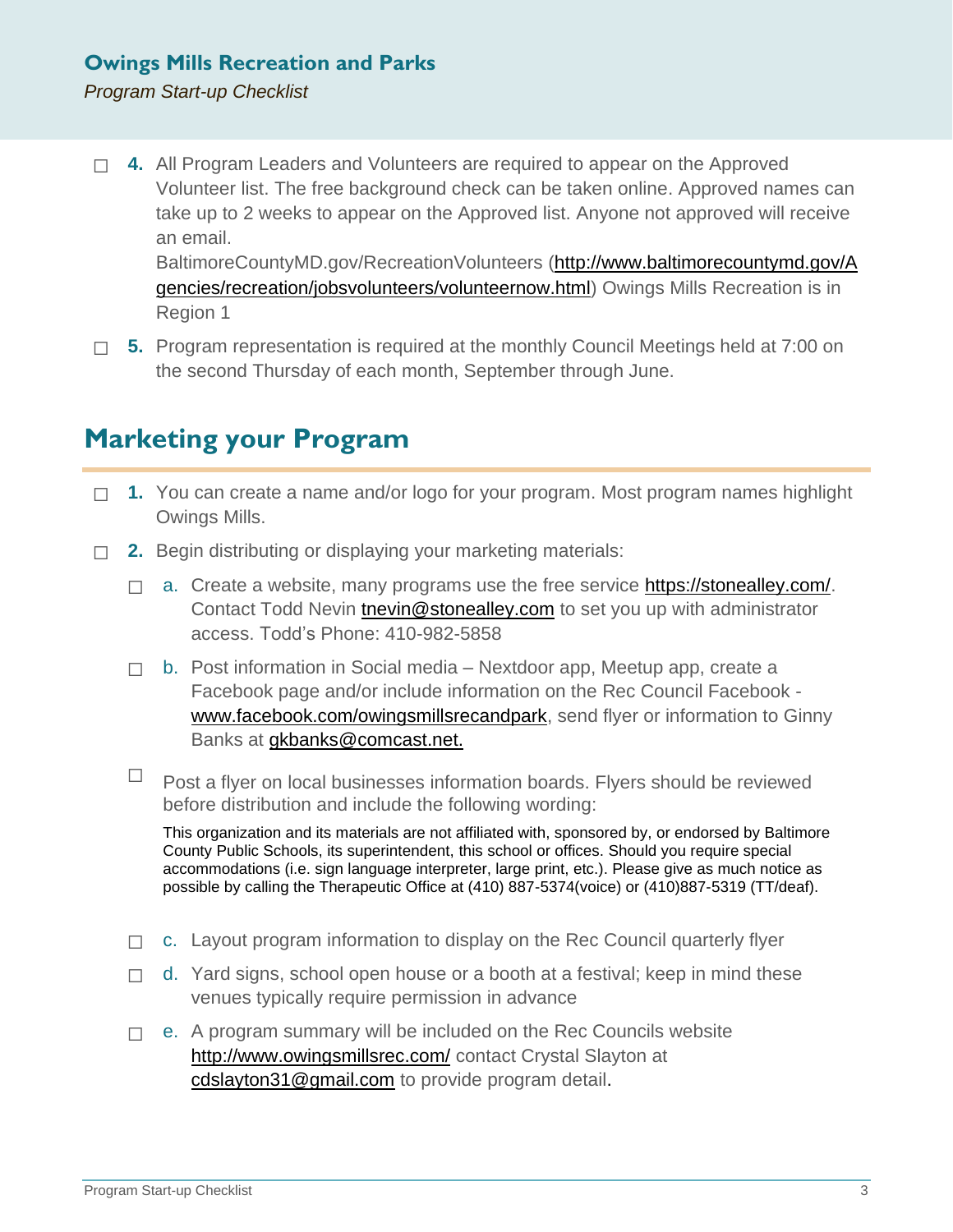# **Sustaining your Program**

- □ 1. Keep track of strategies that were successful and not so successful to adjust for the next season.
- □ **2.** Maintain a contact list. People who were not ready to participate one year may be ready in the future or can share with friends.
- ☐ **3.** Evaluate your budget every year to confirm program costs are covered.
- □ **4.** Review Treasure's Report and Monthly Meeting Minutes to confirm activity for your program has been captured accurately.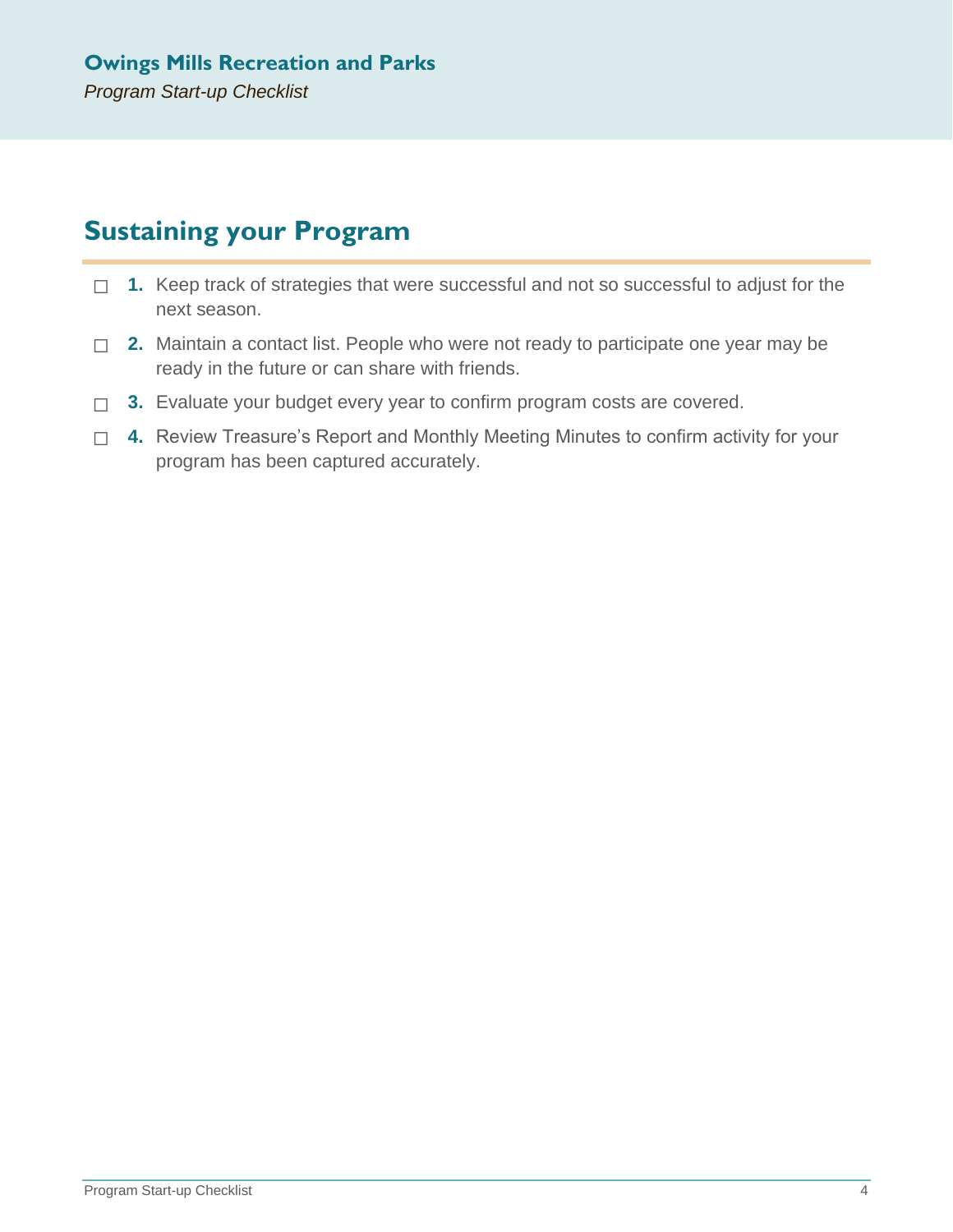*Program Start-up Checklist*

# Owings Mills Recreation Council Board Members

## **President**

Rodney Hayes

#### [Rhayes1102@gmail.com](mailto:Rhayes1102@gmail.com)

## **Vice President**

TBD

### **Treasurer**

Ginny Banks

[gkbanks@comcast.net](mailto:gkbanks@comcast.net)

**Secretary**

Crystal Slayton

#### [cdslayton31@gmail.com](mailto:cdslayton31@gmail.com)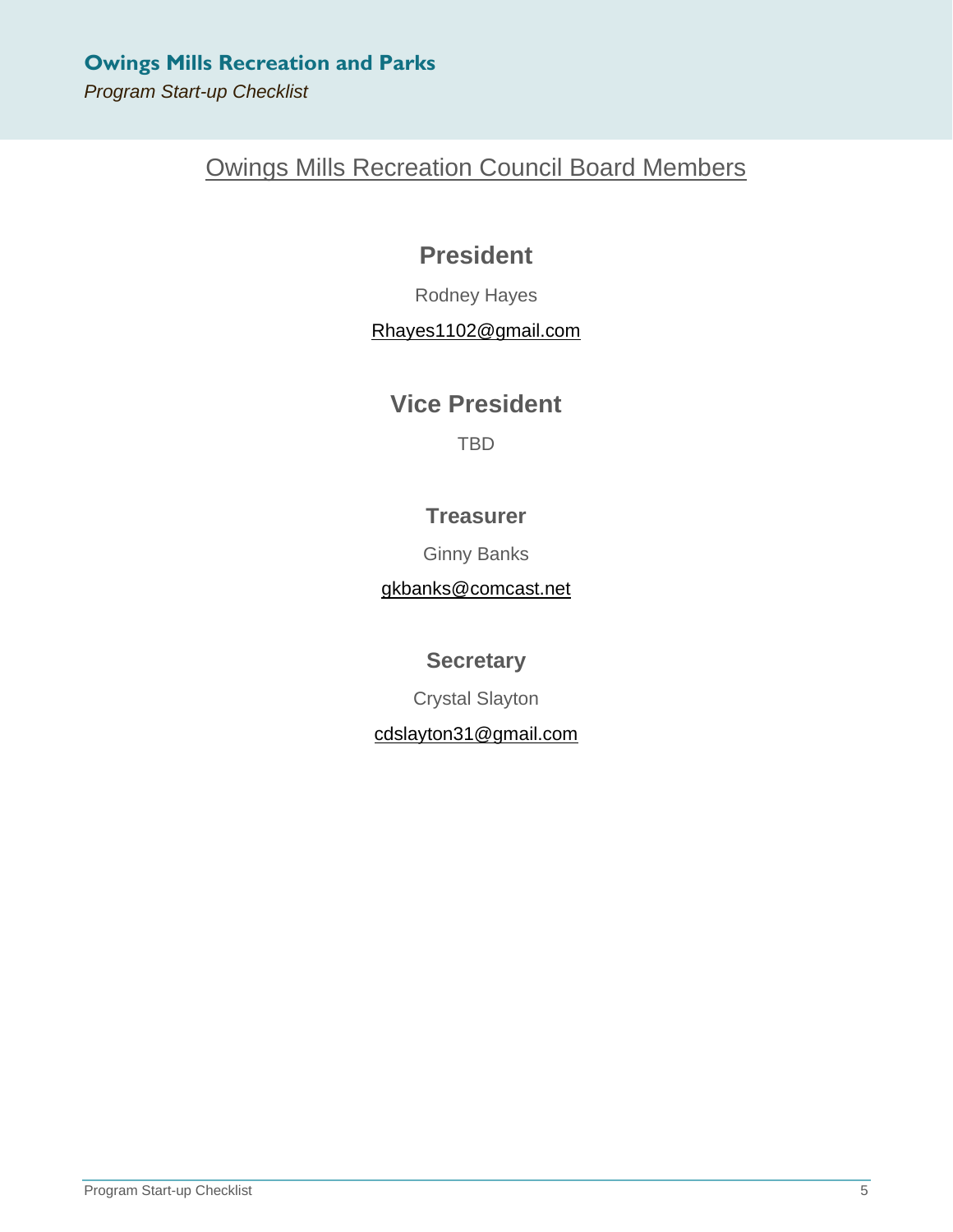*Program Start-up Checklist*

|                                         |    | Appendix A: Budget detailing program costs and expected income                                                        |    |   |
|-----------------------------------------|----|-----------------------------------------------------------------------------------------------------------------------|----|---|
|                                         |    | <b>Owings Mills Recreation &amp; Parks Council</b>                                                                    |    |   |
|                                         |    | Program/Facility Request/Annual Program Budget Approval                                                               |    |   |
|                                         |    | *****All this information is needed 60 days prior to first registration*****                                          |    |   |
|                                         |    | ****Form must be sent to Treasurer - gkbanks@comcast.net****                                                          |    |   |
| Date of request:                        |    |                                                                                                                       |    |   |
| Rec Program:                            |    | <u> 1980 - Johann Barn, mars ann an t-Amhain Aonaich an t-Aonaich an t-Aonaich ann an t-Aonaich ann an t-Aonaich</u>  |    |   |
| Chairperson's Name<br>and Email:        |    |                                                                                                                       |    |   |
| <b>Registration begins:</b>             |    | Assumed # of registrations:                                                                                           |    |   |
| <b>Balance from Previous Season:</b>    |    |                                                                                                                       |    |   |
| Income:                                 |    | <b>Expenses:</b>                                                                                                      |    |   |
| <u> 1989 - Johann Barbara, martxa a</u> | \$ | <u> Liberal Communication</u>                                                                                         |    |   |
|                                         | \$ | <u> III americano di Italiano di Italiano di Italia di Italia di Italia di Italia di Italia di Italia di Italia d</u> | \$ |   |
|                                         | \$ | <u> Louis Communication de la proprie</u>                                                                             |    |   |
|                                         | \$ | <u>and the second control of the second</u>                                                                           | \$ |   |
|                                         | \$ |                                                                                                                       | Ś  |   |
| Total Income:                           | \$ | <b>Total Expenses:</b>                                                                                                | \$ |   |
|                                         |    |                                                                                                                       |    |   |
| Program CP Signature and Date           |    | Program Treasurer Signature and Date                                                                                  |    |   |
| Rec Council Approval Date               |    | Rec Council Board Member Signature and<br>Date                                                                        |    |   |
| Program Start-up Checklist              |    |                                                                                                                       |    | 6 |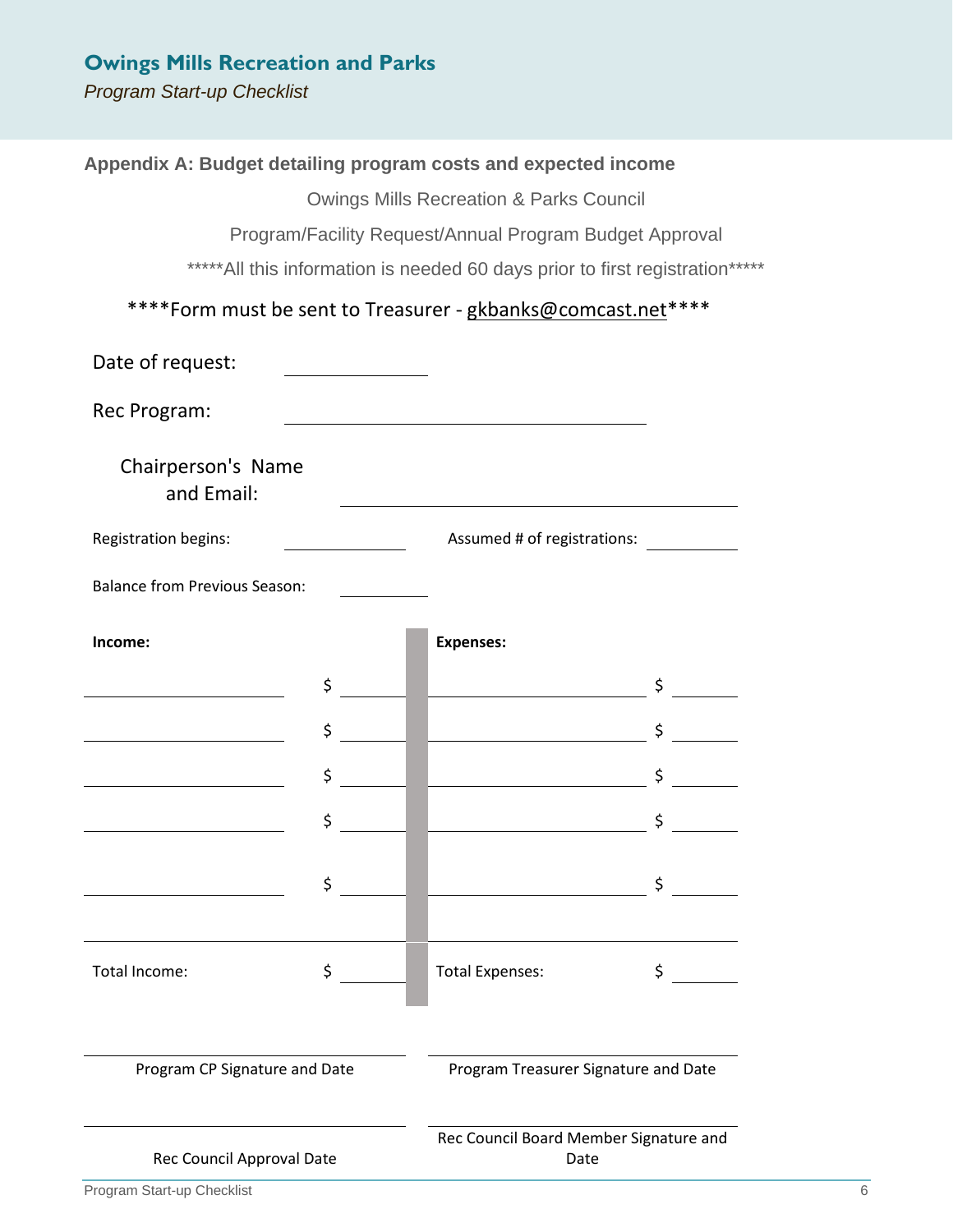**Appendix B: OMPRC Deposit Information form**

# OMPRC Deposit Information

Date: \_\_\_\_\_\_\_\_\_\_\_\_\_\_\_\_\_\_\_\_\_\_\_\_

| Name:<br>٠. |  |
|-------------|--|
|-------------|--|

Program: \_\_\_\_\_\_\_\_\_\_\_\_\_\_\_\_\_\_\_\_\_\_\_\_

Amount: \$\_\_\_\_\_\_\_\_\_\_\_\_\_\_\_\_\_\_\_\_\_\_\_\_

Deposit Description: \_\_\_\_\_\_\_\_\_\_\_\_\_\_\_\_\_\_\_\_\_\_\_\_\_\_\_\_\_\_\_\_\_\_\_\_\_\_\_\_\_\_\_\_\_\_\_\_

Signature \_\_\_\_\_\_\_\_\_\_\_\_\_\_\_\_\_\_\_\_\_\_\_\_\_\_\_\_\_\_\_\_\_\_\_\_\_\_\_\_\_\_\_\_\_\_\_\_

\_\_\_\_\_\_\_\_\_\_\_\_\_\_\_\_\_\_\_\_\_\_\_\_\_\_\_\_\_\_\_\_\_\_\_\_\_\_\_\_\_\_\_\_\_\_\_\_

\_\_\_\_\_\_\_\_\_\_\_\_\_\_\_\_\_\_\_\_\_\_\_\_\_\_\_\_\_\_\_\_\_\_\_\_\_\_\_\_\_\_\_\_\_\_\_\_

Date Deposit made by Treasurer \_\_\_\_\_\_\_\_\_\_\_\_\_\_\_\_\_\_\_\_\_\_\_\_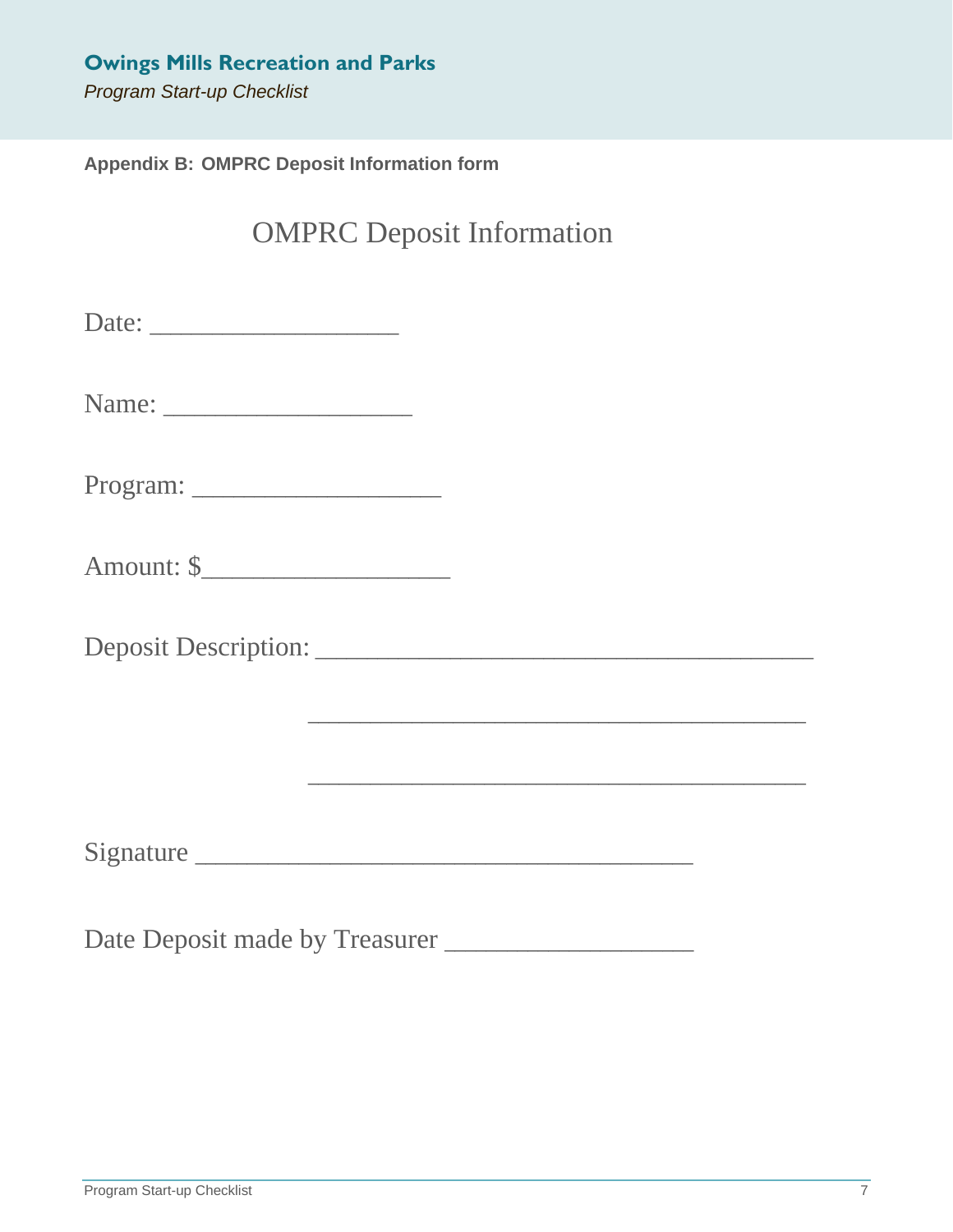*Program Start-up Checklist*

# **Appendix C:** Owings Mills Recreation & Parks Council

## Check Request Form

\*\*\*\*All this information is needed prior to a check being written\*\*\*\*

\*\*\*\*Documentation must be sent to Treasurer - gkbanks@comcast.net\*\*\*\*

| Date of request:             |                   |
|------------------------------|-------------------|
| Rec Program:                 |                   |
| Program Representative Name: |                   |
| Email:<br>Name of Payee:     |                   |
| Address of Payee:            |                   |
|                              |                   |
| Amount to be paid:           |                   |
| Check request information:   |                   |
|                              |                   |
|                              |                   |
| Charged against budget item: |                   |
| Check #                      | Ginny to complete |
| Amount \$                    |                   |
| Date                         |                   |